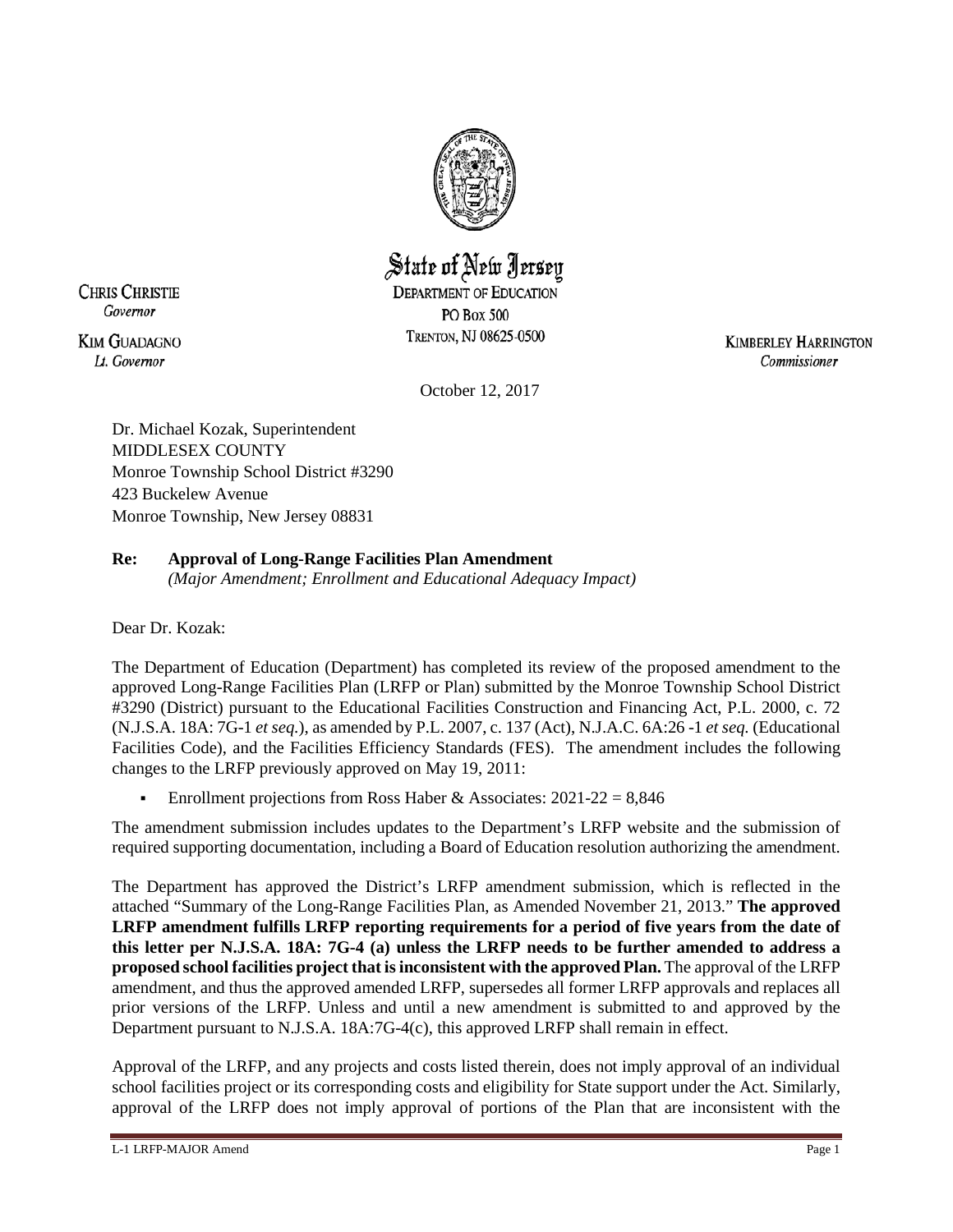Department's FES and proposed building demolition or replacement. Determination of preliminary eligible costs and final eligible costs will be made at the time of the approval of a particular school facilities project pursuant to N.J.S.A. 18A:7G-5. The District must submit a feasibility study as part of the school facilities project approval process, pursuant to N.J.S.A. 18A:7G-7b, to support proposed building demolition or replacement. The feasibility study should demonstrate that a building might pose a risk to the safety of the occupants after rehabilitation or that rehabilitation is not cost-effective.

Please H. Lyle Jones, County Manager at the Office of School Facilities, at telephone number (609) 943- 5452 or email lyle.jones@doe.state.nj.us with any questions you may have.

Sincerely,

Bernard E. Piara Jr.

Bernard E. Piaia, Jr., Director Office of School Facilities

BEP hlj

Enclosure

c: Kevin Dehmer, Division Director, Facilities & Finance Yasmin Hernandez-Manno, Executive County Superintendent H. Lyle Jones, Manager, Office of School Facilities Michael Gorski, School District Business Manager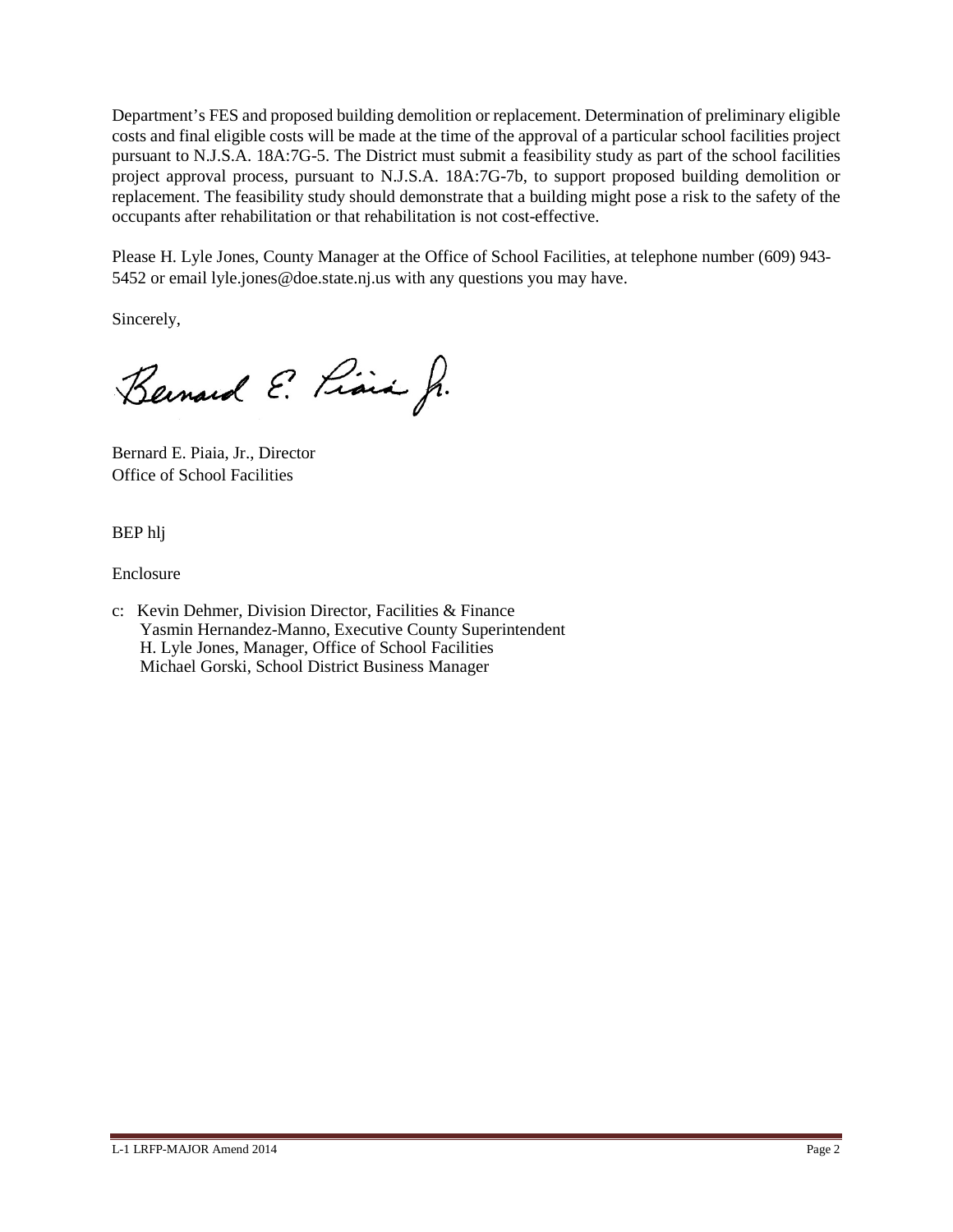# Monroe Township School District #3290 **Summary of the Long-Range Facilities Plan, as Amended**

The Department of Education (Department) has completed its review of the Long-Range Facilities Plan (LRFP or Plan) amendment submitted by the Monroe Township School District #3290 (District) pursuant to the Educational Facilities Construction and Financing Act, P.L. 2000, c. 72 (N.J.S.A. 18A: 7G-1 *et seq.*), as amended by P.L. 2007, c. 137 (Act), N.J.A.C. 6A:26-1 et seq. (Educational Facilities Code), and the Facilities Efficiency Standards (FES).

This is the Department's summary of the District's LRFP, as amended. The summary is based on the standards set forth in the Act, the Educational Facilities Code, the FES, District-entered data in the Department's LRFP website, and District-supplied supporting documentation. The referenced reports in *italic* text are standard LRFP reports available on the Department's LRFP website.

## **1. Inventory Overview**

The District provides services for students in grades K-12. The predominant existing school grade configuration is K-5, 6-8,  $\&$  9-12. The predominant proposed school grade configuration K-5, 6-8,  $\&$ 9-12.

The District identified existing and proposed schools, sites, buildings, playgrounds, playfields, and parking lots in its LRFP. The total number of existing and proposed district-owned or leased schools, sites, and buildings are listed in Table 1. A detailed description of each asset can be found in the LRFP website report titled *"Site Asset Inventory Report."* Section 6 of this Summary lists work proposed at each school.

|                                                      | <b>Existing</b> | <b>Proposed</b> |
|------------------------------------------------------|-----------------|-----------------|
| <b>Sites:</b>                                        |                 |                 |
| <b>Total Number of Sites</b>                         |                 |                 |
| Number of Sites with no Buildings                    |                 |                 |
| Number of Sites with no Instructional Buildings      |                 |                 |
| <b>Schools and Buildings:</b>                        |                 |                 |
| Total Number of Schools with Enrollments*            |                 |                 |
| <b>Total Number of Instructional Buildings</b>       |                 |                 |
| Total Number of Administrative and Utility Buildings |                 |                 |
| <b>Total Number of Athletic Facilities</b>           |                 |                 |
| <b>Total Number of Parking Structures</b>            |                 |                 |
| <b>Total Number of Temporary Facilities</b>          |                 |                 |

## **Table 1: Inventory Summary**

*\*Includes schools with three-digit Department code numbers and Fall Report enrollments.*

**As directed by the Department, incomplete school facilities projects that have project approval from the Department are represented as "existing" in the Plan.** District schools with incomplete approved projects that include new construction or the reconfiguration of existing program space are as follows: n.a.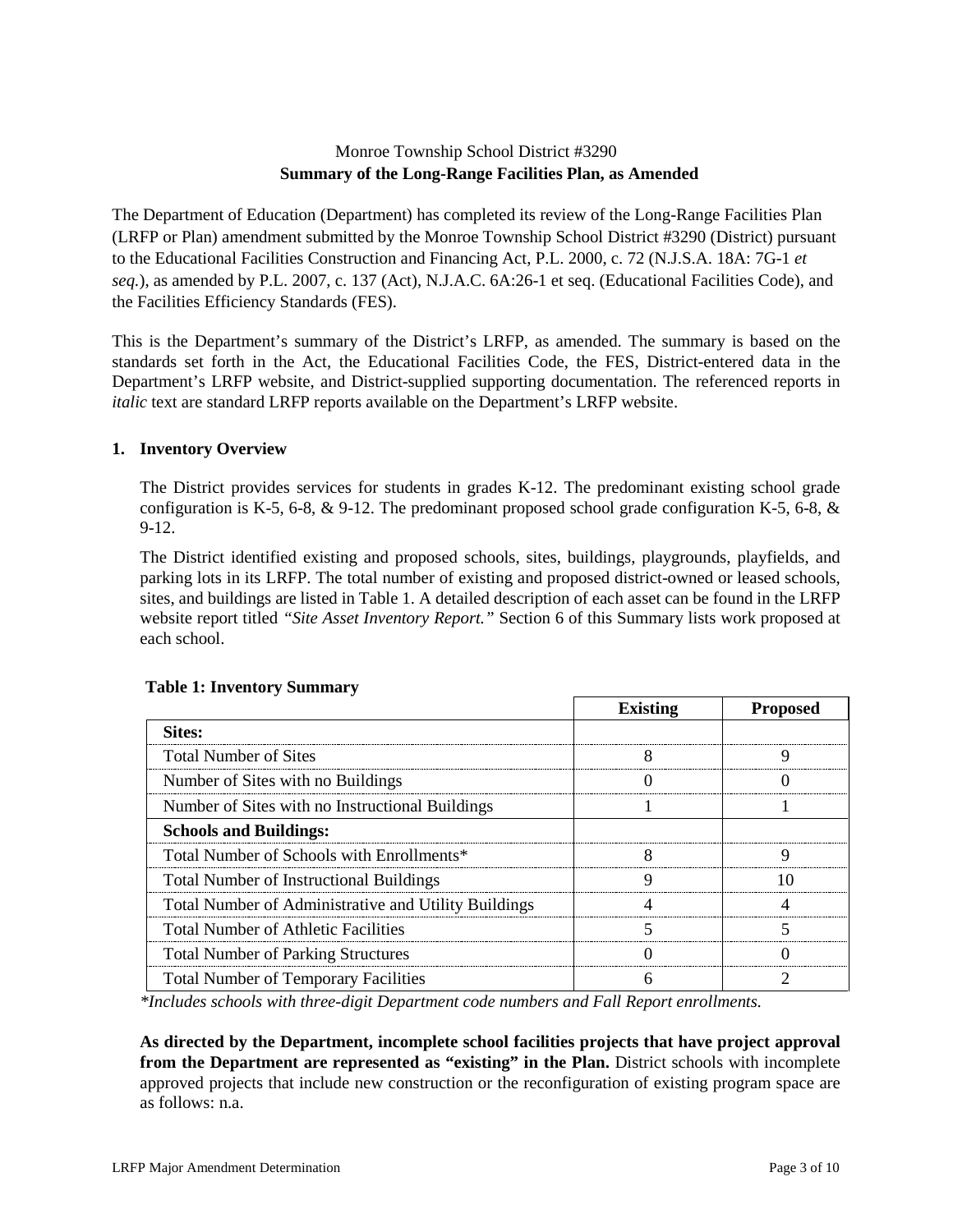Major conclusions are as follows:

- The District is proposing to increase the existing number of District-owned or leased sites.
- The District is proposing to increase the existing number of District-operated schools.
- The District is proposing to increase the existing number of District-owned or leased instructional buildings. The District is proposing to decrease the existing number of Districtowned or leased non-instructional buildings.

**FINDINGS** The Department has determined that the proposed inventory is adequate for approval of the District's LRFP amendment. However, the LRFP determination does not imply approval of an individual school facilities project listed within the LRFP. The District must submit individual project applications for project approval. If building demolition or replacement is proposed, the District must submit a feasibility study, pursuant to N.J.S.A. 18A:7G-7b, as part of the application for the specific school facilities project.

## **2. District Enrollments and School Grade Alignments**

The District determined the number of students, or "proposed enrollments," to be accommodated in the LRFP on a district-wide basis and in each school. The District's existing and proposed enrollments and the cohort-survival projection provided by the Department on the LRFP website are listed in Table 2. Detailed information can be found in the LRFP website report titled "*Enrollment Projection Detail."*  Existing and proposed school enrollments and grade alignments can be found in the report titled *"Enrollment and School Grade Alignment." This information is from the district's Demographers Updated Enrollment Study, May 2017*

|                             | Actual<br><b>Enrollments</b><br>2016-2017 | <b>District Proposed</b><br><b>Enrollments</b> | Department's<br><b>LRFP</b> Website<br>Projection |
|-----------------------------|-------------------------------------------|------------------------------------------------|---------------------------------------------------|
| Grades K-12:                |                                           |                                                |                                                   |
| Grades K-5, including SCSE  | 2.789                                     | 3.708                                          | N A                                               |
| Grades 6-8, including SCSE  | 1,653                                     | 2.098                                          | N.A                                               |
| Grades 9-12, including SCSE | 2.163                                     | 3.028                                          | N.A                                               |
| Totals K-12                 | 6,605                                     | 8,834                                          | N.A                                               |
| <b>Pre-Kindergarten:</b>    |                                           |                                                |                                                   |
| Pre-Kindergarten, Age 3     | N A                                       | N A                                            | N A                                               |
| Pre-Kindergarten, Age 4     | N.A                                       | N.A                                            | N A                                               |
| Pre-Kindergarten, SCSE      | 35                                        | 12                                             | N.A                                               |
| <b>District Totals</b>      | 6,640                                     | 8,846                                          | N.A                                               |

|  | Table 2: Enrollment – Grade Alignments |  |  |
|--|----------------------------------------|--|--|
|--|----------------------------------------|--|--|

*"SCSE" = Self-Contained Special Education*

Major conclusions are as follows:

 The District is not using the Department's LRFP website projection. Supporting documentation was submitted to the Department as required to justify the proposed enrollments.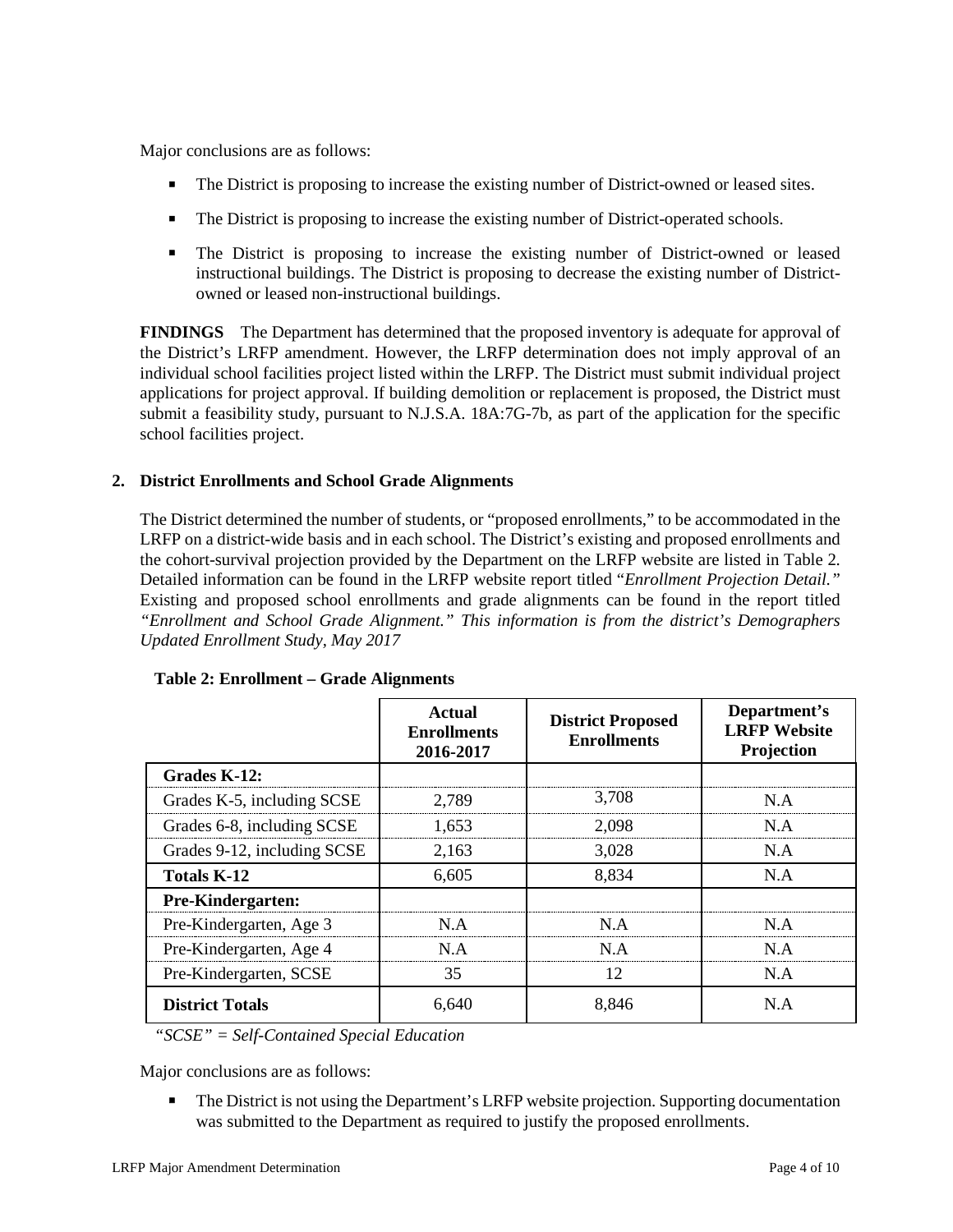■ The District is planning for increased enrollments.

**FINDINGS** The Department has determined that the District's proposed enrollments are supportable for approval of the District's LRFP amendment. The Department will require a current enrollment (most recent is dated May 2017) projection at the time an application for a school facilities project is submitted incorporating the District's most recent Fall Enrollment Report in order to verify that the LRFP's planned capacity is appropriate for the updated enrollments.

**NOTE:** The following note is from an Updated Enrollment Study, dated May 2017, presented to the District by Ross Harber and Associates and it states: a) The projected enrollment increase 2016-17 to 2021-22 is 2,206

b) For internal planning purposes, based on the recent historical enrollment the district is projecting beyond the five (5) year period. However this LRFP Amendment uses the five (5) year projection.

c) The ten (10) projections, although not used in this LRFP Amendment, are "…Considering the number of units to be built in the community (units with approval, permits or even partially under construction).

# **3. FES and District Practices Capacity**

The proposed room inventories for each school were analyzed to determine whether the LRFP provides adequate capacity for the proposed enrollments. Two capacity calculation methods, called *"FES Capacity"* and *"District Practices Capacity,"* were used to assess existing and proposed school capacity in accordance with the FES and District program delivery practices. A third capacity calculation, called *"Functional Capacity,"* determines Unhoused Students and potential State support for school facilities projects. Functional Capacity is analyzed in Section 5 of this Summary.

- *FES Capacity* only assigns capacity to pre-kindergarten *(if district-owned or operated),* kindergarten, general, and self-contained special education classrooms. No other room types are considered to be capacity-generating**.** Class size is based on the FES and is prorated for classrooms that are sized smaller than FES classrooms. FES Capacity is most accurate for elementary schools, or schools with non-departmentalized programs, in which instruction is "homeroom" based. This capacity calculation may also be accurate for middle schools depending upon the program structure. However, this method usually significantly understates available high school capacity since specialized spaces that are typically provided in lieu of general classrooms are not included in the capacity calculations.
- *District Practices Capacity* allows the District to include specialized room types in the capacity calculations and adjust class size to reflect actual practices. This calculation is used to review capacity and enrollment coordination in middle and high schools.

A capacity utilization factor in accordance with the FES is included in both capacity calculations. A 90% capacity utilization rate is applied to classrooms serving grades K-8. An 85% capacity utilization rate is applied to classrooms serving grades 9-12. No capacity utilization factor is applied to preschool classrooms.

Table 3 provides a summary of proposed enrollments and District-wide capacities. Detailed information can be found in the LRFP website report titled "*FES and District Practices Capacity." This information*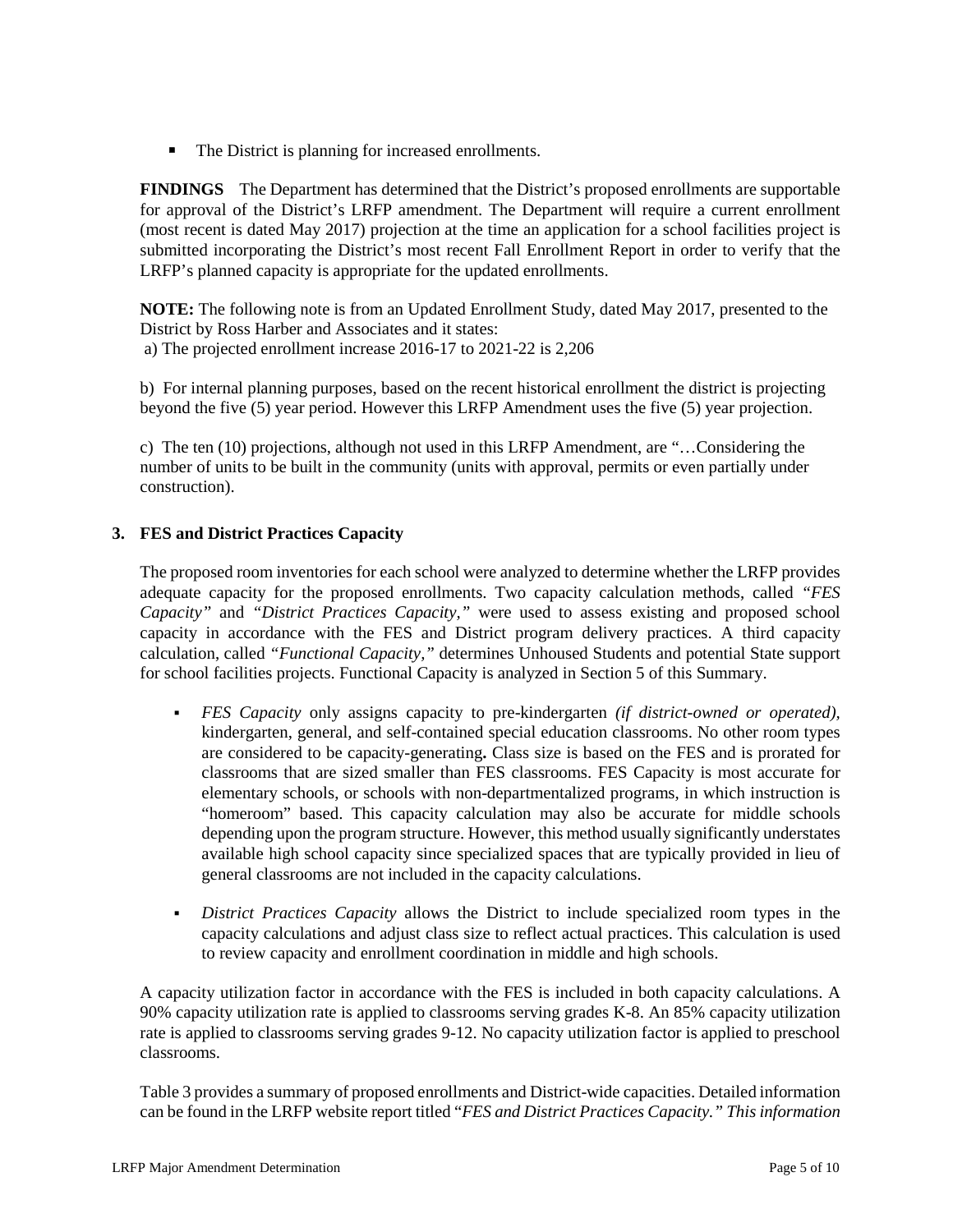*is from the district's Demographers Updated Enrollment Study, May 2017* \*Information from DOE BEP-2 W.A.A. Form

|                                          | <b>Total FES Capacity</b> | <b>Total District Practices</b><br>Capacity |
|------------------------------------------|---------------------------|---------------------------------------------|
| (A) Proposed Enrollments                 | 8846                      | N.A.                                        |
| (B) Existing Capacity                    | 6.268                     | N A                                         |
| *Existing Capacity Status (B)-(A)        | (2.578)                   | N.A.                                        |
| (C) Proposed Capacity                    | 7405                      | N A                                         |
| <i>*Proposed Capacity Status (C)-(A)</i> | l.441                     | NА                                          |

# **Table 3: FES and District Practices Capacity Summary**

) *\* Positive numbers signify surplus capacity; negative numbers signify inadequate capacity. Negative values for District Practices capacity are acceptable if proposed enrollments do not exceed 100% capacity utilization.*

Major conclusions are as follows:

- The District has adequately coordinated proposed school capacities and enrollments in the LRFP for grade groups with proposed new construction.
- Adequate justification has been provided by the District if capacity for a school with proposed work in the LRFP deviates from the proposed enrollments by more than 5%.

**FINDINGS** The Department has determined that proposed District capacity, in accordance with the proposed enrollments, is adequate for approval of the District's LRFP amendment. The Department will require a current enrollment projection at the time an application for a school facilities project is submitted, incorporating the District's most recent Fall Enrollment Report, in order to verify that the LRFP's planned capacity meets the District's updated enrollments.

## **4. Functional Capacity and Unhoused Students Prior to Proposed Work**

*Functional Capacity* was calculated and compared to the proposed enrollments to provide a preliminary estimate of Unhoused Students and new construction funding eligibility. Functional Capacity is the adjusted gross square footage of a school building *(total gross square feet minus excluded space)*  divided by the minimum area allowance per Full-time Equivalent student for the grade level contained therein. Unhoused Students is the number of students projected to be enrolled in the District that exceeds the Functional Capacity of the District's schools pursuant to N.J.A.C. 6A:26-2.2(c).

*"Excluded Square Feet"* in the LRFP Functional Capacity calculation includes (1) square footage exceeding the FES for any pre-kindergarten, kindergarten, general education, or self-contained special education classroom; (2) grossing factor square footage *(corridors, stairs, mechanical rooms, etc.)* that exceeds the FES allowance, and (3) square feet proposed to be demolished or discontinued from use. Excluded square feet may be revised during the review process for individual school facilities projects.

Table 4 provides a preliminary assessment of Functional Capacity, Unhoused Students, and Estimated Maximum Approved Area for the various grade groups in accordance with the FES. Detailed information concerning the calculation and preliminary excluded square feet can be found in the LRFP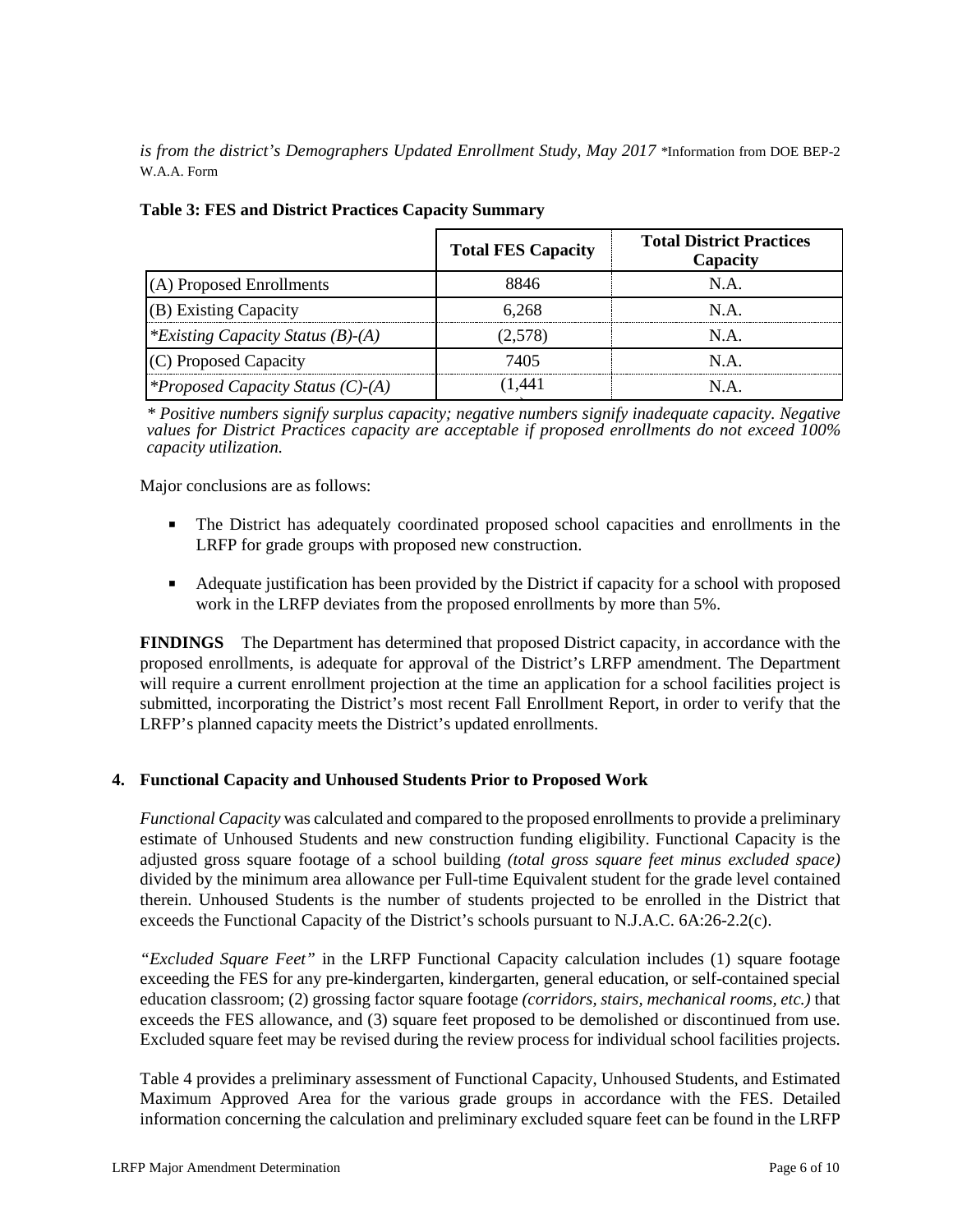website reports titled *"Functional Capacity and Unhoused Students*" and *"Functional Capacity Excluded Square Feet." This information is from the district's Demographers Updated Enrollment Study, May 2017*

|                    | A<br>Proposed<br>Enrollment | B<br>Estimated<br>Existing<br>Functional<br>Capacity | $C = A-B$<br>Unhoused<br><b>Students</b> | D<br>Area<br>Allowance<br>(gsf/students) | $E = C x D$<br>Estimated<br>Maximum<br>Approved<br>Area for<br>Unhoused<br><b>Students</b> |
|--------------------|-----------------------------|------------------------------------------------------|------------------------------------------|------------------------------------------|--------------------------------------------------------------------------------------------|
| $PK(3 \& 4)$       | 12                          |                                                      | 12                                       | 125                                      | 1,500                                                                                      |
| Elementary $(K-5)$ | 3708                        | 3184                                                 | 524                                      | 125                                      | 65,446                                                                                     |
| Middle $(6-8)$     | 2098                        | 1411                                                 | 687                                      | 134                                      | 92,100                                                                                     |
| High $(9-12)$      | 3028                        | 1673                                                 | 1,355                                    | 151                                      | 204,626                                                                                    |
| <b>Totals K-12</b> | 8,846                       | 6,268                                                |                                          |                                          |                                                                                            |

**Table 4: Functional Capacity and Unhoused Students Prior to Proposed Work\***

\*Information from DOE BEP-2 W.A.A. Form

Major conclusions are as follows:

- The calculations for "Estimated Existing Functional Capacity" include school facilities projects that have been approved by the Department but were not under construction or complete at the time of the submission of the LRFP amendment. New MS 152,315 gsf
- The District, based on the preliminary LRFP assessment, has Unhoused Students for the following FES grade groups: K-5 & 9-12.
- The District, based on the preliminary LRFP assessment, does not have Unhoused Students for the following FES grade groups: 6-8 (449) excess space no unhoused students
- Pre-kindergarten students are not included in the calculations. Unhoused pre-kindergarten selfcontained special education students are eligible for State support. A determination of square footage eligible for State support will be made at the time an application for a specific school facilities project is submitted to the Department for review and approval.
- The District is not proposing to demolish or discontinue the use of existing District-owned instructional space. The Functional Capacity calculation excludes square feet proposed to be demolished or discontinued for the following FES grade groups: n.a.

**FINDINGS** Functional Capacity and Unhoused Students calculated in the LRFP are preliminary estimates. Justification for square footage in excess of the FES and the determination of additional excluded square feet, Preliminary Eligible Costs (PEC), and Final Eligible Costs (FEC) will be included in the review process for specific school facilities projects. A feasibility study undertaken by the District is required if building demolition or replacement is proposed per N.J.A.C. 6A:26-2.3(b)(10).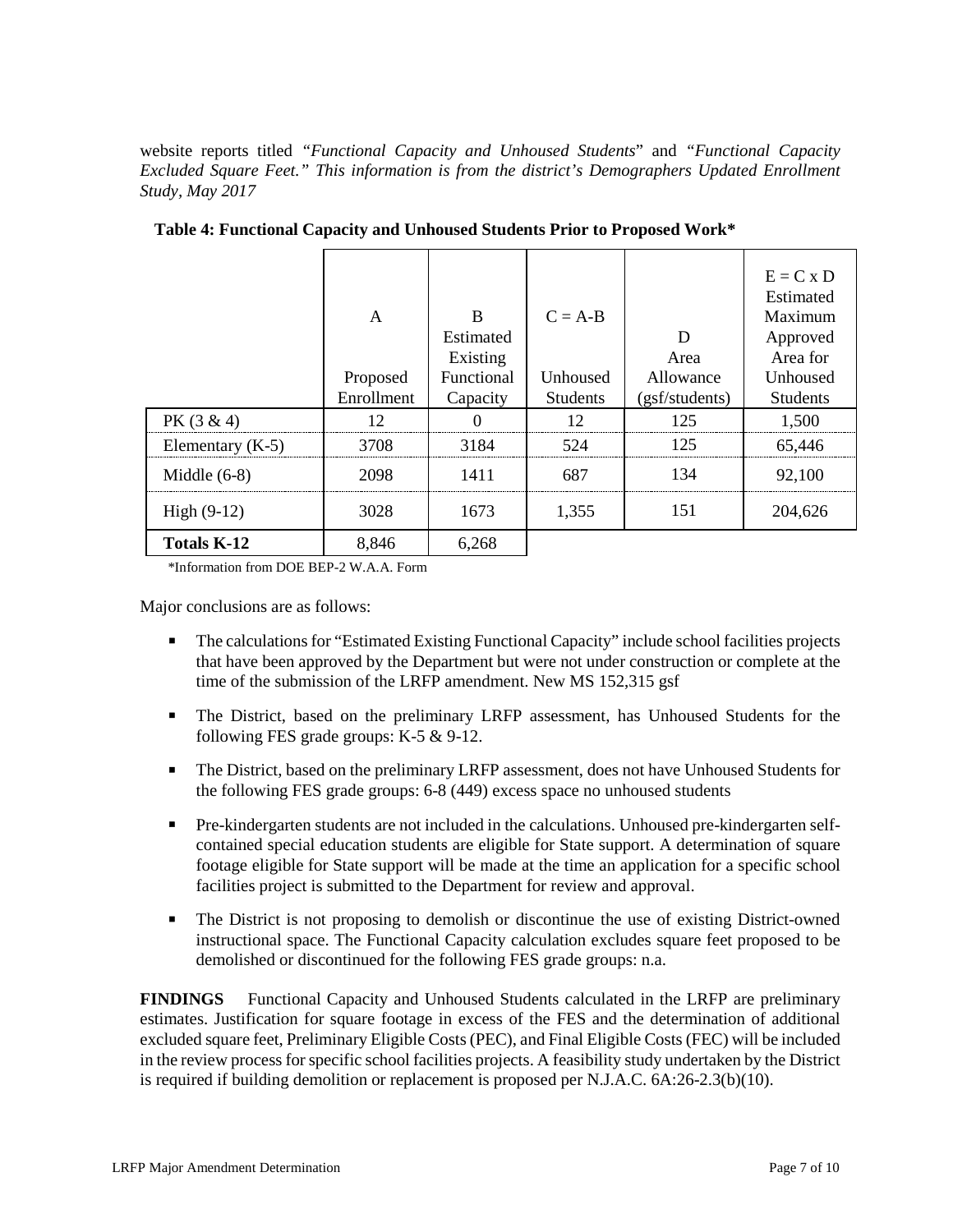# **5. Proposed Work**

The District was instructed to review the condition of its facilities and sites and to propose corrective *"system"* and *"inventory"* actions in its LRFP. *"System"* actions upgrade existing conditions without changing spatial configuration or size. Examples of system actions include new windows, finishes, and mechanical systems. *"Inventory"* actions address space problems by removing, adding, or altering sites, schools, buildings and rooms. Examples of inventory actions include building additions, the reconfiguration of existing walls, or changing room use. Table 5 summarizes the type of work proposed in the District's LRFP for instructional buildings. Detailed information can be found in the LRFP website reports titled *"Site Asset Inventory," "LRFP Systems Actions Summary," and "LRFP Inventory Actions Summary."* 

| <b>Type of Work</b>                                            | <b>Work Included in LRFP</b> |
|----------------------------------------------------------------|------------------------------|
| <b>System Upgrades</b>                                         |                              |
| <b>Inventory Changes</b>                                       |                              |
| Room Reassignment or Reconfiguration                           |                              |
| <b>Building Addition</b>                                       |                              |
| New Building                                                   | YFS                          |
| Partial or Whole Building Demolition or Discontinuation of Use | ∕F∾                          |
| New Site                                                       |                              |

Major conclusions are as follows:

- The District has proposed system upgrades in one or more instructional buildings.
- The District has proposed inventory changes, in one or more instructional buildings.
- The District has not proposed new construction in lieu of rehabilitation in one or more instructional buildings.

Please note that costs represented in the LRFP are for capital planning purposes only. Estimated costs are not intended to represent preliminary eligible costs or final eligible costs of approved school facilities projects.

The Act (N.J.S.A. 18A:7G-7b) provides that all school facilities shall be deemed suitable for rehabilitation unless a pre-construction evaluation undertaken by the District demonstrates to the satisfaction of the Commissioner that the structure might pose a risk to the safety of the occupants even after rehabilitation or that rehabilitation is not cost-effective. Pursuant to N.J.A.C. 6A:26-2.3(b)(10), the Commissioner may identify school facilities for which new construction is proposed in lieu of rehabilitation for which it appears from the information presented that new construction is justified, provided, however, that for such school facilities so identified, the District must submit a feasibility study as part of the application for the specific school facilities project. The cost of each proposed building replacement is compared to the cost of additions or rehabilitation required to eliminate health and safety deficiencies and to achieve the District's programmatic model.

Facilities used for non-instructional or non-educational purposes are ineligible for State support under the Act. However, projects for such facilities shall be reviewed by the Department to determine whether they are consistent with the District's LRFP and whether the facility, if it is to house students (full or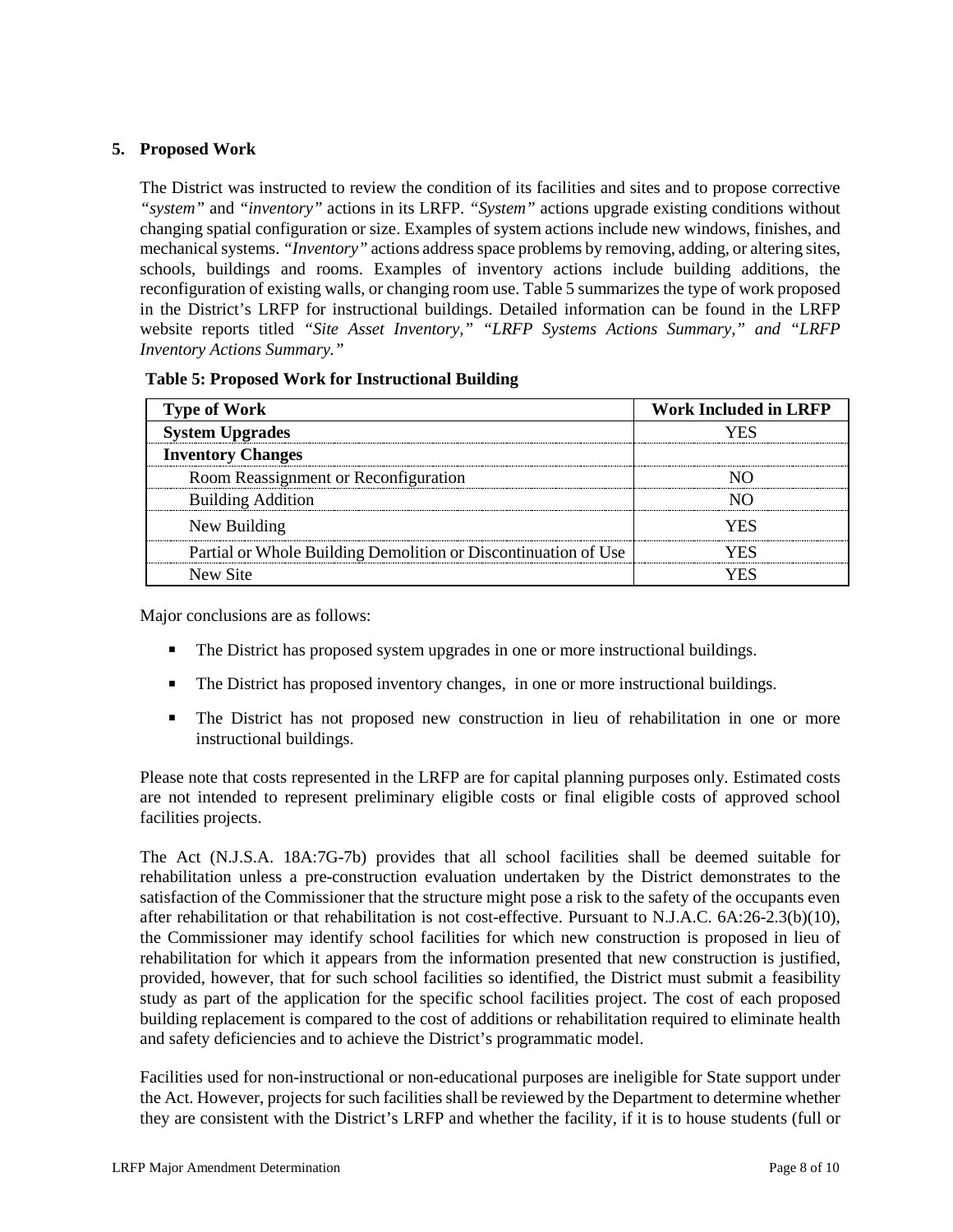part time) conforms to educational adequacy requirements. These projects shall conform to all applicable statutes and regulations.

**FINDINGS** The Department has determined that the proposed work is adequate for approval of the District's LRFP amendment. However, Department approval of proposed work in the LRFP does not imply that the District may proceed with a school facilities project. The District must submit individual project applications with cost estimates for Department project approval. Both school facilities project approval and other capital project review require consistency with the District's approved LRFP.

#### **6. Functional Capacity and Unhoused Students After Completion of Proposed Work**

The *Functional Capacity* of the District's schools *after* completion of the scope of work proposed in the LRFP was calculated to highlight any remaining Unhoused Students.

Table 6 provides a preliminary assessment of Unhoused Students and Estimated Remaining Maximum Area after completion of new construction proposed in the LRFP, if applicable. Detailed information concerning the calculation can be found in the website report titled *"Functional Capacity and Unhoused Students.*" *This information is from the district's Demographers Updated Enrollment Study, May 2017 &* \*Information from DOE BEP-2 W.A.A. Form

|                     |                 | B        |                |                | E               |
|---------------------|-----------------|----------|----------------|----------------|-----------------|
|                     | Estimated       |          |                |                | Estimated       |
|                     | Maximum         |          |                |                | Maximum         |
|                     | Approved        |          | Proposed       |                | Area for        |
|                     | Area for        |          | Functional     | Unhoused       | Unhoused        |
|                     | Unhoused        | Total    | Capacity after | Students after | <b>Students</b> |
|                     | <b>Students</b> | New GSF  | Construction   | Construction   | Remaining       |
| $PK(3 \& 4)$        | 1,500           | 0        |                | 12             | 1500            |
| Elementary $(K-5)$  | 65,446          | 0        | 3,184          | 524            | 65,446          |
| Middle $(6-8)$      | 92,100          | 152,315  | 2,547          | (449)          | (60,215)        |
| High $(9-12)$       | 204,626         | $\theta$ | 1.673          | 1,355          | 204,626         |
| <b>Totals PK-12</b> | 363,672         | 152,315  | 7,405          |                |                 |

\*Information from DOE BEP-2 W.A.A. Form

Major conclusions are as follows:

- New construction is proposed for the following grade groups: 6-8.
- Proposed new construction exceeds the estimated maximum area allowance for Unhoused Students prior to the completion of the proposed work for the following grade groups: 6-8. The District, based on the preliminary LRFP assessment, will have Unhoused Students after completion of the proposed LRFP work for the following grade groups: PK, K-5, & 9-12.